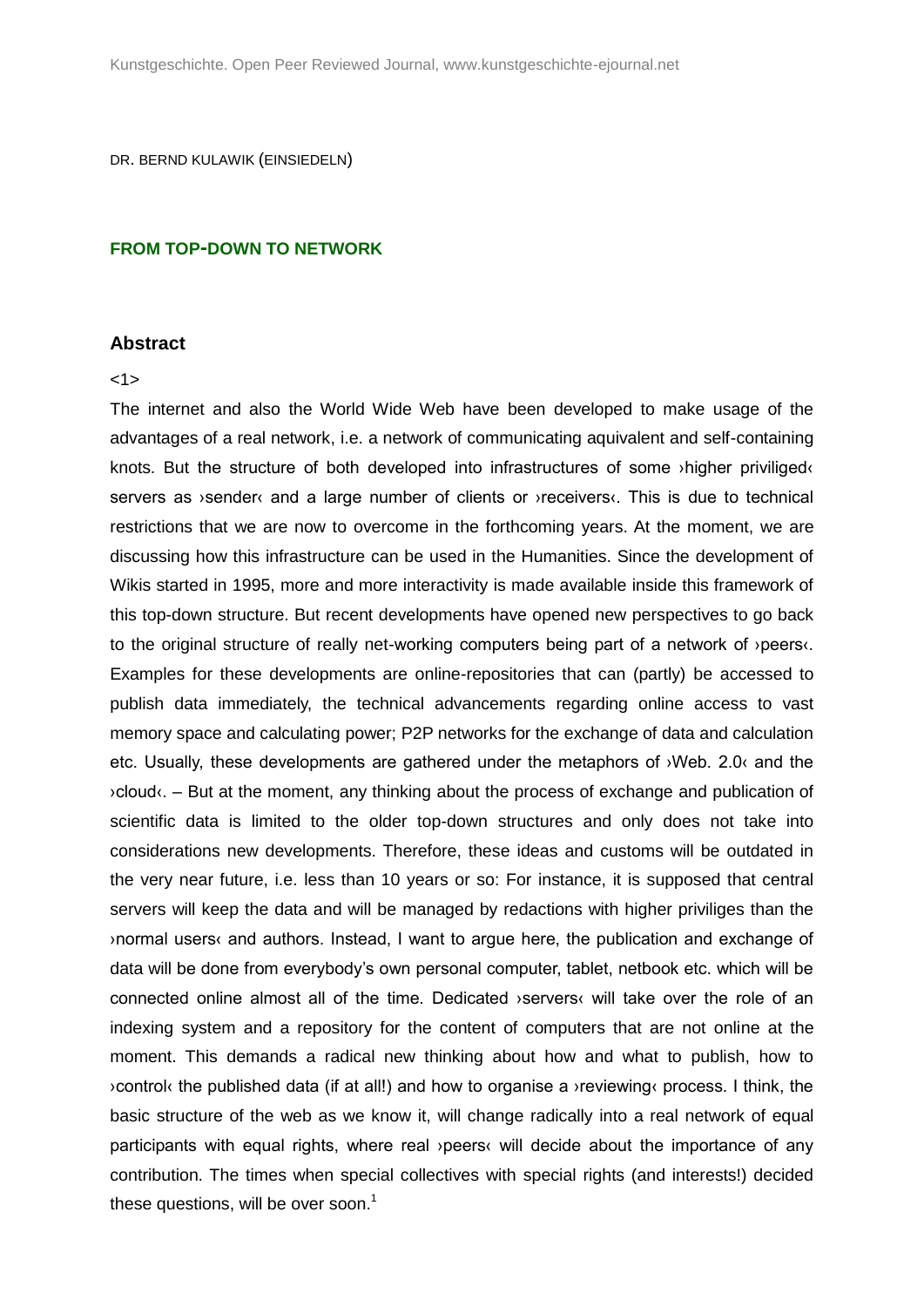### **Introduction**

## <2>

While the internet since about 1968 and also the World Wide Web since 1991 have been developed to make usage of the advantages of a real network, the structures of both changed into infrastructures divided into a number of ›higher priviliged‹ servers as ›senders‹ and a far larger number of clients or *y*receivers. This was mainly due to technical restrictions that are already disappearing or will disappear in the forthcoming years. By ›real network‹ I mean a structure of  $\lambda$  knots (computers) of equal importance and functions, i.e. they (can) serve as servers *and* clients at the same time – and they will be small enough to be situated not only in big server farms but will fit into everyone's pocket. From the user's perspective, one could also say that the structure we have now rather resembles a Master-and-Servant or Top-Down structure: We are transferring data ›down‹ from the server to the client and ›up‹ from the client to the server. Maybe it is no coincidence that we are used to call these processes *Down*- and *Upload*.

At the moment, we as historians in a broader sense are discussing how the old infrastructure could be used more efficiently in the Humanities, but at least since the development of Wikis started in 1995, more and more interactivity is made available even inside this top-down structure.

Now, recent developments allow to change and publish data immediately in a new way: We are not only able to use large Wikis like *Wikipedia* interactively from almost everywhere with our handheld computers and smart phones. We also use wide-spread web-based Content Management Systems, message boards or blogging software etc. which allow to edit and publish data online without having to learn rather complicated special mark-up languages or to use different protocolls (and software) like the File Transport Protocol (FTP).

Other examples are:

Google's several web-based services,

online-repositories synchronising local and distant data immediatels like *Dropbox*,

the *Opera* web-browser extension *Unite*, or

the web-based services *iDisk* and *me.com* by *Apple* and comparable services like *Ubuntu One*.

Other, more or less recent technical advancements extend (online) memory space in quantity and quality into the so-called ›cloud‹. In the ›cloud‹ users do not have to know where their data are kept or processed physically: Their storage server or application simply appears as an additional partition, folder or application in their local system – as long as they are online.

Or they combine the calculating power of thousands of smaller machines anywhere on the internet like SETI and similar projects.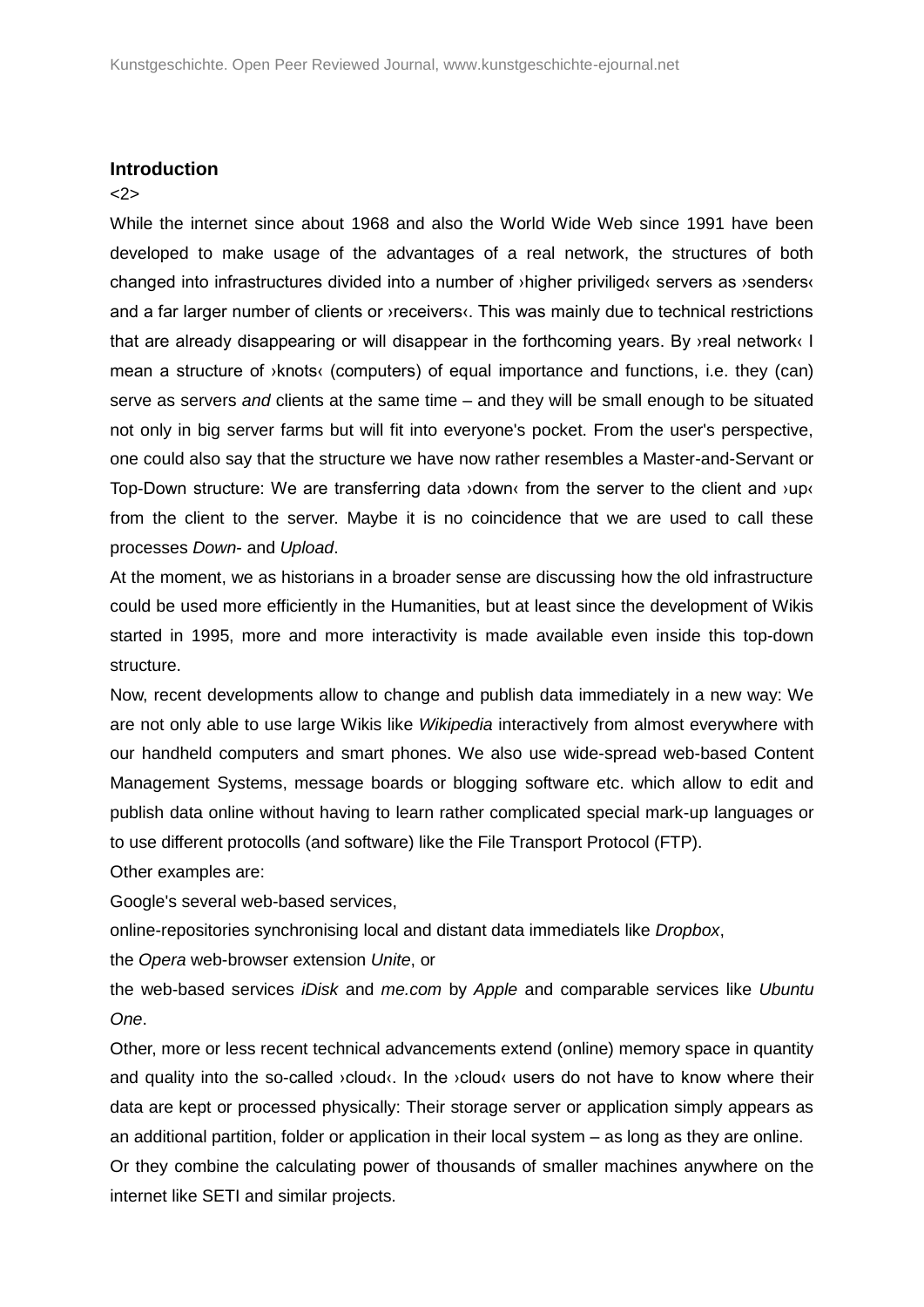Last but not least: Peer-2-Peer networks and Torrent structures pushed the exchange of large amounts of Data almost into new dimensions, where servers only keep the metainformation, especially about the location of some content, not the content itself anymore.

They all (and there may be some more) have opened new perspectives on the possible uses of the internet.

But, in fact, they are somehow pointing back to the original ideas and structures of really networking computers being part of real network of peers. Therefore, I think, any discussion about the processes of exchange and publication of scientific information that focuses rather on the established top-down structures is limited – or limits itself – to an infrastructure that will be outdated in the very near future: We should not discuss these processes by supposing that central servers will always keep the data and will always be managed by some sort of authority with higher priviliges than the ›normal users‹ and authors.

### <3>

Instead, the publication and exchange of information will be (and in parts is already) done from everybody's own personal computer, netbook, tablet or even mobile phone etc. These devices will be online almost all of the time and will stay connected and interact directly with each other – while dedicated servers will take over the role of an indexing system and a repository for the content of these world-wide inter-connected personal computers in case some of them are not online at a given moment.

For us as (art) historians, researchers, librarians, etc. this demands a radical new way of thinking about what to publish and how – and also: how to control the published data … if control is still wanted or needed at all. This implies the re-thinking of questions like: how will the (old) reviewing processes organised or better: re-organised.

I think, these topics and questions and the basic structure they rely on will soon change radically into a ›real‹ network of equal participants with equal rights, where real ›peers‹ will decide about the importance of any contribution. – They do this, in the long run, already since centuries by citing or forgetting – and sometimes: re-discovering – scientific contributions.

My opinion is, that the era of privileged groups of  $\alpha$  peers who are a little bit  $\alpha$  more equal than their peers in the scientific community and who have more and special rights ... but also:  $\phi$  interests  $\epsilon$  – that this era will end soon and will be replaced by a more  $\phi$  democratic structure: »Peer-to-Peer-networks instead of Peer Reviews«, one might say.

After this long introduction that outlined almost everything I wanted to say here, there is still some time left. Therefore, I would like to say a little bit more about the structures and historical developments – >historical‹ meaning here: the last 42 to 65 years! – that led me to these ›predictions‹ and opinions.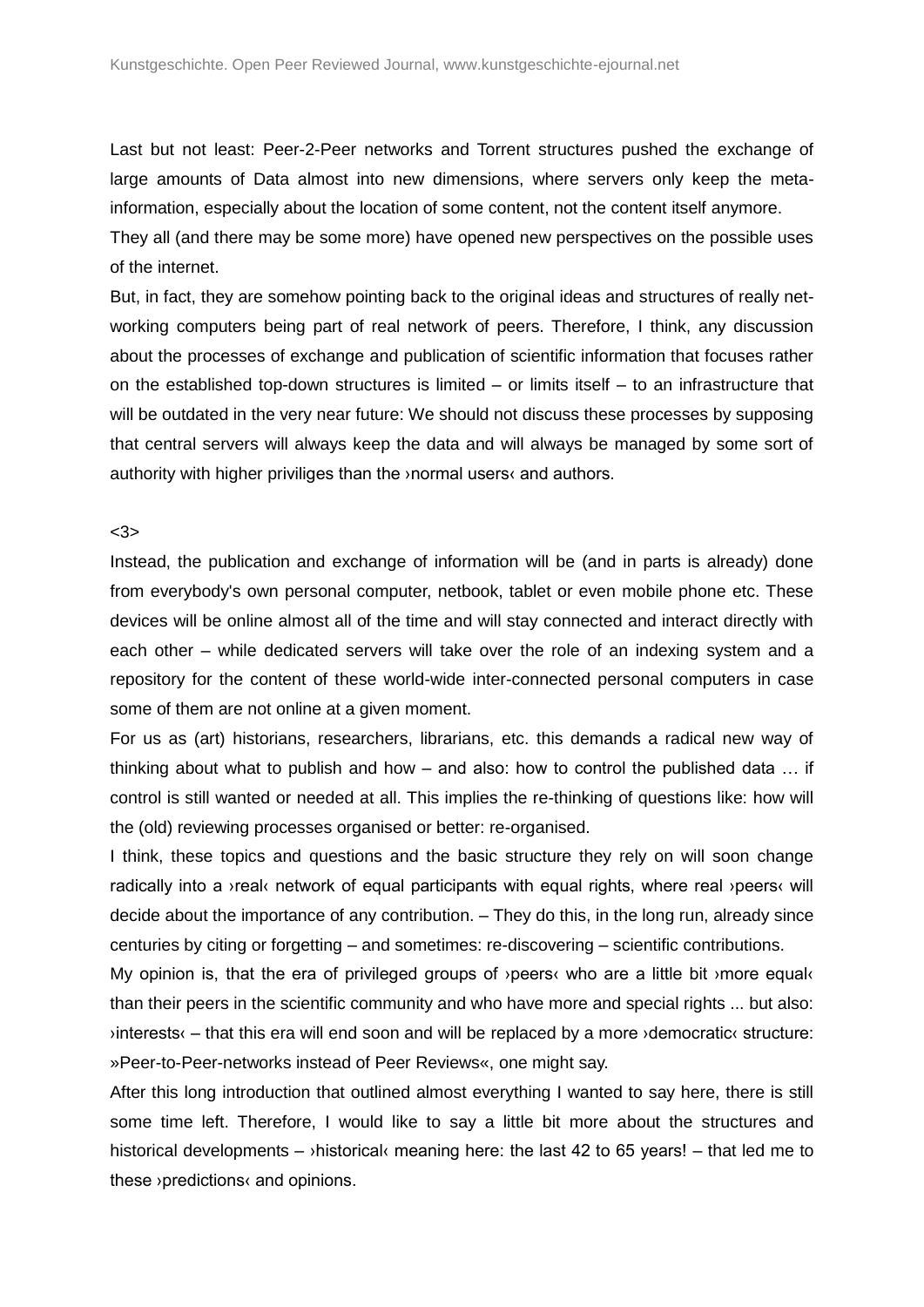### **»Back to the future«**

## <4>

So, I would like to go »back to the future«. I could have called my paper so, but there is already a very interesting and much more relevant [paper](http://portal.acm.org/citation.cfm?doid=263698.263754) with this title from 1997, written by – among others – Alan Kay, the co-inventor of the graphical user interfaces we all use today, and of object-oriented programming. To Kay I will return soon.

I can only present some basic ideas here in the form of a draft: But on the other hand and in fact, I do not think that I myself – as a music and art historian ›playing around‹ with IT stuff and computers for a few decades now – that I could be experienced enough and could come to a conclusive paper without the input from others. So, this is rather a sketchy contribution, and a work in progress, too, than a finished paper, to start a discussion.

And, of course, this warning always is true: »Predictions (or forecasts) are always difficult, especially when they regard the future …«. But, as the Alan Kay said already decades ago: »The best way to predict the future is to invent it. «<sup>2</sup>

## **What does a (real) Net/Network look like?**

**Introduction** 

### <5>

The starting point I want to use to dive into the history that will be our future, is the meaning of the *net* or *network* metaphor – and its differences from the *web*:

If we talk about networks or ›nets‹ today – especially about *the Net,* by which we now usually mean *the internet* and nothing else –, we do in fact not refer to ›real life‹ nets, and we do not even have real >networks< right now: Neither the internet nor the professional networks among art and other historians are networks in a strict sense. And this is even more true in the context of peer-to-peer publication of scientific content. But my guess is, that this will change soon and that we should not try to block or slow down this development. Instead: we should rather encourage it: Because real networks – as I understand and want to explain them – will bring a significant change in the ways we do science and research – and a positive change, from my point of view.

So let me explain why: To begin with, I would like to very shortly explain the technical and structural background and history of what we now call the internet and its current similarities to the traditional ways of scientific communciation, collaboration and publication.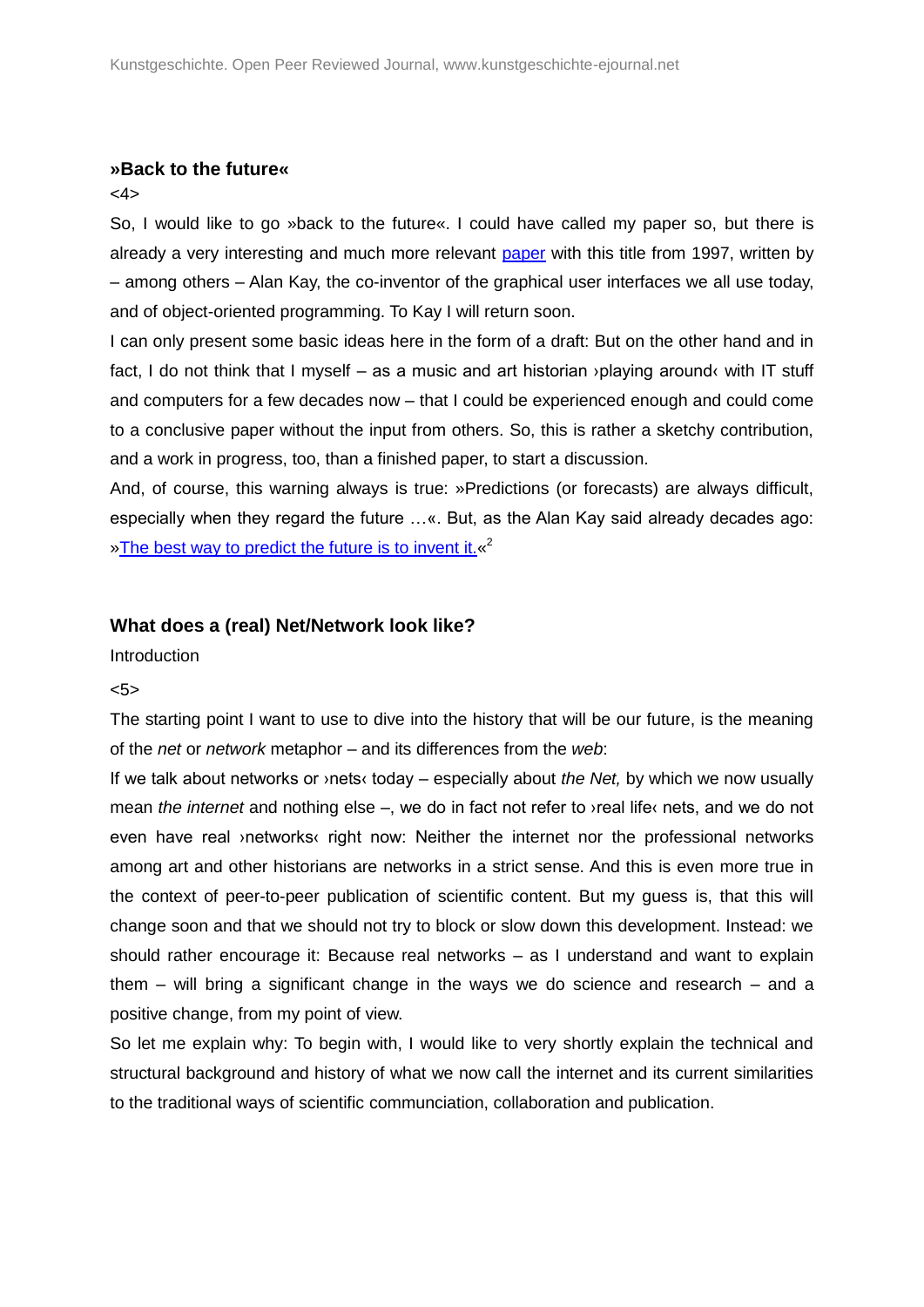# **Examples of Nets**

## <6>

When we talk of nets or networks in *yeal life* of we may think of a fishernet or a spider web. For the letter one, the German word *Spinnennetz* – meaning spider ›net‹ – would even fit much better than the English >web<, because it is no web in the technical sense but rather a net. Other nets or networks are for instance that of geographical co-ordinates. And we could even call a technical static structure a network – like roof steel beem constructions, steel bridges etc.

All these nets or networks have something very important in common: These common characteristics of real nets or networks in the true sense of the word are:

- All knots or points of such a network are by definition (almost) of the same importance. For instance: There is no privileged point in a fishernet; not even in a spider web (though it may look like that for biological or constructional reasons) or in a network of co-ordinates. For instance, in geometry, networks have no privileged points: With a simple mathematical transformation you can put your center point, from where you start measuring, wherever you want. In the case of global co-ordinates there seem to be privileged points and meridians – but in fact they can be on the globe wherever we want them to be, only for practical and historical reasons it makes more sense and is more useful for us to put them where they are today. But the important point here is that they do not limit our usage of the net: For instance, if you are using a GPS to drive your car to Acquafredda, you do not have to go to a privileged point like the north pole first and then go from there to the end point of your trip.

- But even if there may be some knots more important than others in a net or network, they should not be of essential importance for the stable functioning of the network, that means: The network should remain stable even if single points or knots ›disappear‹.

- That means: There are many ways through the network from point to point, no privileged ways or privileged knots that have to be used always and cannot be circumvented. Therefore: The first main point I want to make, is: In a real network there are no privileged points or paths.

# **Why a Web is Not a ›Net‹**

## <7>

I mentioned before, that I want to make a strict difference between the notion of a net and that of a web. Why?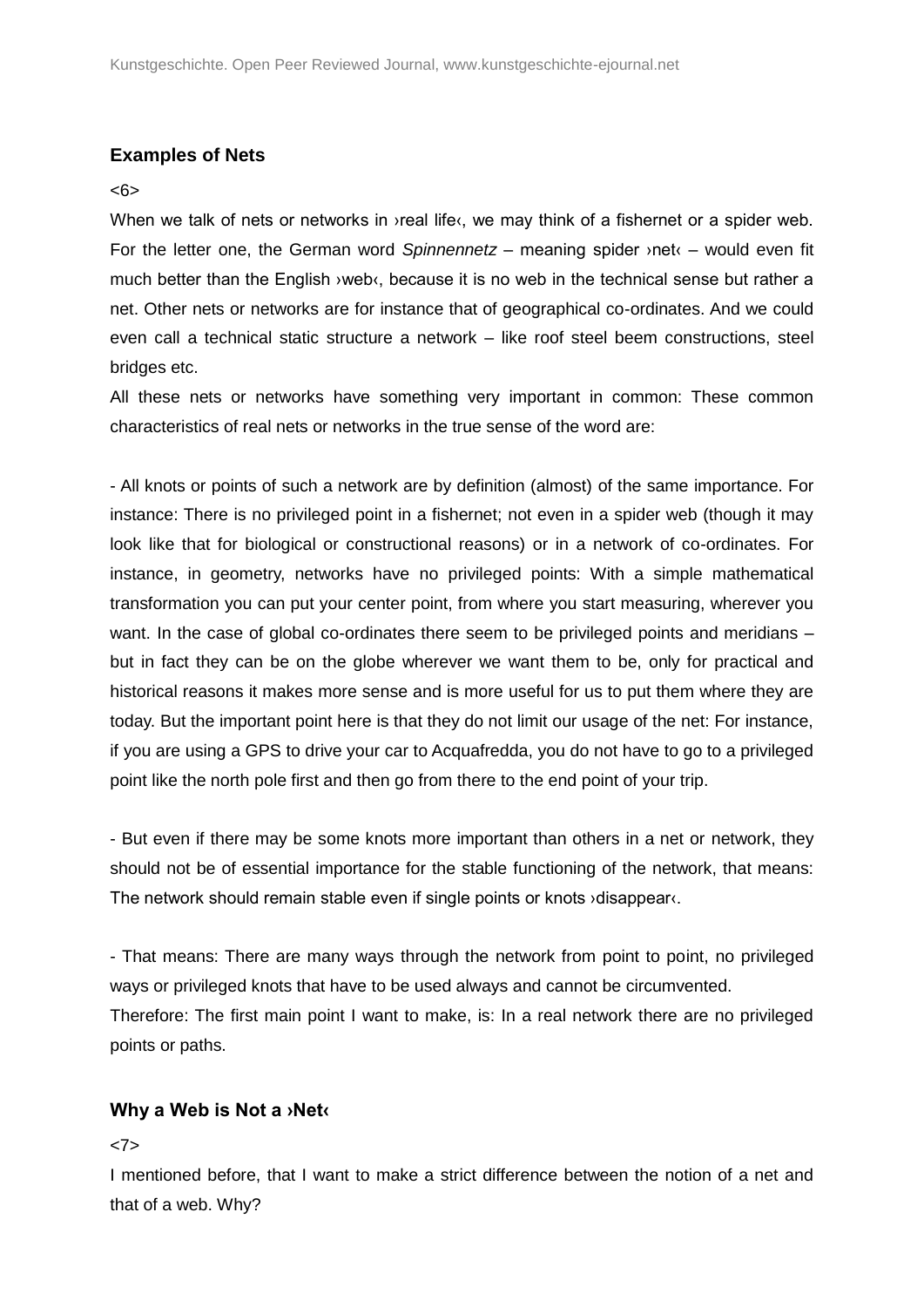In a web, the single threads or paths are not really tied together – the more open such a web is, – that means: the bigger the distances between its threads, – the less stable it is, because there are no ›knots‹ fixing every thread or relation in a more or less stable position. If we remember the fisher net or the spider ›web‹ as examples for real nets with knots, it is easy to see that no-one would use such a *yweb* structure without knots to catch fish, to catch flies or to erect a load-bearing structure.

Webs are more intended to replace *walls* or any *separating membrane* with a more or less flexible structure.

## **Why the Internet is Not a ›Net‹**

The following picture shows a typical representation of the traffic on the internet in Europe:

See:<http://alimorton.posterous.com/europes-internet-traffic-love-a-good-map>

As you can see in this representation, nothing resembles the ›nets‹ as we know them from our daily experience, but rather a structure of some central, more important points, that are almost connected with each other like knots in a real network, and many others, that are only connected to these central points. The central points are, of course, the most important servers in the system, why the computers connected to them may be seen as the ›clients‹ for the moment.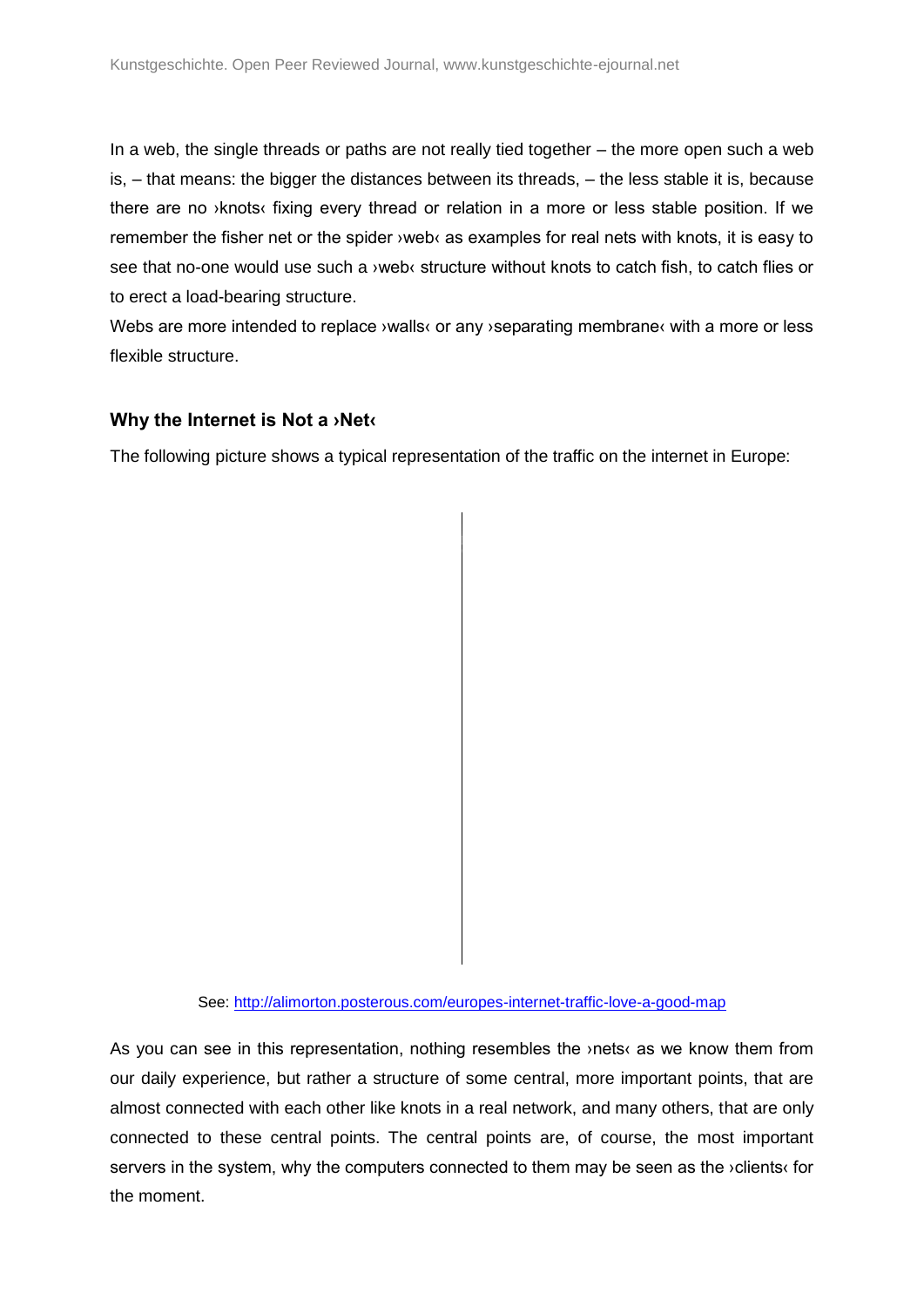What I find interesting here is: This image may also exemplify the structure of scientific publication: The authors are represented by the smaller points or ›clients‹, while the servers resemble the journals with their redactions and reviewers. The readers, on the other hand, are then again in the position of the ›clients‹.

In any way we may interpret these image as a representation of the client-server-client structure of the internet or as a representation of the process of scientific publication and collaboration – in print on paper as well as on the internet: It is obvious that these are not real networks and that they do not own the characteristics or networks mentioned above: Not all knots or members of the network are of equal importance and have the same rights.

#### <8>

So, why is the internet not a net – at least: until today?

Most of all, there seem to be technical reasons for this structure of the internet as well as of the processes of scientific publication and communication:

- A computer functioning as a server has to have some minimal computational power. It can be replaced by a group of smaller computers that even could scale better under changing load or traffic: which usually is the case ›on the web‹. This is also the reason why virtualization over clusters of many but very simple machines is common today. But: Why should the members of such a cluster be grouped locally together in a physical server centre building at all? It's not necessary anymore, and the *cloud* mentioned above does function exactly in this way, as well as many examples of collaborative computing like **SETI**. Of course, there will always be very heavy computational tasks that require ›supercomputing‹ in clusters with special machines and special cables etc.: But as long as we or the other normal users on the web do not want to calculate the possible results of an atomic explosion, discover models of nucleids or identify radio signals from outer space, we do not need such a concentrated power in one place or machine. Rather, a distributed structure of small machines sharing tasks and replacing each other if needed, connected by a fast *backbone* structure and accessable anywhere for low costs seems to fit far better the tasks of normal users, including us.

- Another reason, why the ›(inter-) net‹ is not a net yet: There is only a limited number of internet addresses: But this problem will be solved soon (or is already solved) with the new version of the internet protocol, called IPv6.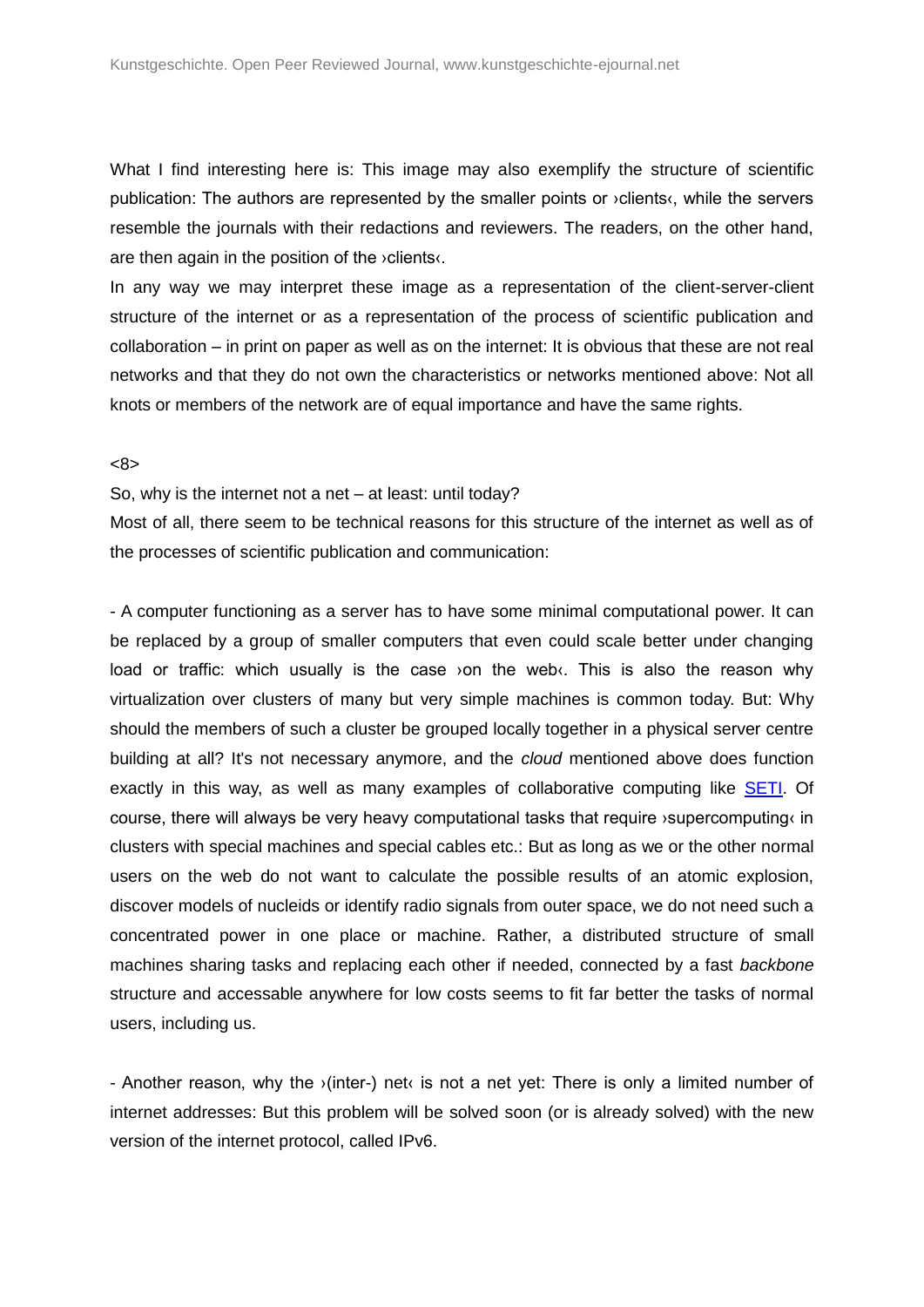- And finally, a political reason: Governments tend to think (and to put into legal praxis) that ›not‹ everybody should be allowed to have uncontrolled internet access and therefore be able to publish any content without restrictions: In Western Germany it was even forbidden to connect a modem to the telephone net in the 1980s!

So, how should a network – among persons and/or their computers – look instead? I think, it rather should look and function like the examples of networks I mentioned above: Like the fisher net, the spider net or the geographical net. Of course, there could be privileged points or persons in this kind of network, too, – but:

- Their authority should not be granted by and should not depend on some higher > authority <.

- Rather, their role and authority should depend on the merits they earn among their peers and the connections they established with others.

- We should also keep in mind, that this kind of network is again a rather simple, twodimensional representation: Usually, there is a third dimension to such a network, be it the time component or the intersection with other networks. Now, imagine, every single person in such a network has his or her own computer connected immediately with each other. Or course, if necessary these single computers could and should be backed-up by others we might still call ›servers‹, but they should not ›depend‹ on any special server, especially not controlled by other, higher authorities.

What would happen?

- Every Person, every ›knot‹ in the net, could reach every other person without having to rely on the servers, or – if we translate this structure into the process of publication  $-$ : on the decisions of a small, select group of reviewers.

- Every one can establish new connections immediately and reach another person even by passing-by others who might get in their way.

So what makes me think that the technical structure originally was intended to establish such a network? And why do I think we are close to this point (again).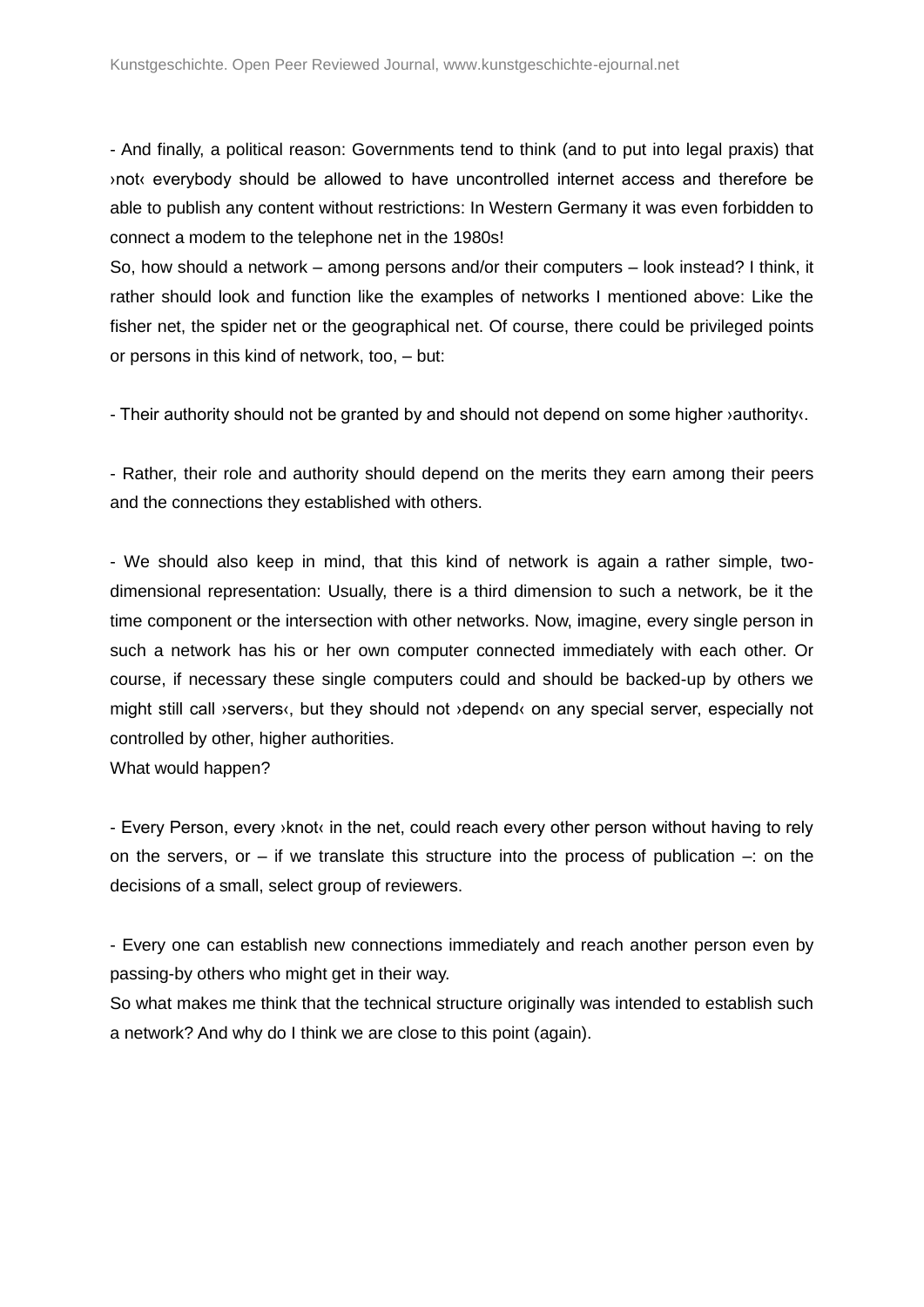## **Some History**

History of the Net and of web-based Collaboration

### <9>

When we speak of ›the‹ (inter-) net, we usually think of the *World Wide Web*, created by Tim Berners-Lee in 1989/1990, the first successful implementation of a graphical system to use the internet already existing since ca. 1970. The internet itself was originally developed as the DARPAnet for military purposes: And the significant characteristic of this early internet was that there where no privileged computers, and that all relations/connections where (almost) equal. The idea behind this was simple: A tool for military (and political) communication and administration was needed in the case of a nuclear war: If one or more of those computers would be destroyed, there would still be ways for communication over other connections in this network, and, of course, functioning knots, i.e. computers, for administrative purposes.

## **Tim Berners Lee and the World Wide Web**

When Tim Berners-Lee developed the *World Wide Web*, he used only two NeXT computers: Today, only one of them is presented in the show room of the CERN museum – no curator of the museum seems to have thought about the question how a ›single‹ computer could exemplify to the visitors the idea of a ›network‹, especially one that was intended to simplify collaboration and information among different persons via this network. Of course, it was possible to have two parallel systems running as a server and as a client on the same machine for testing purposes, but back in 1990 this would have been a heavy task even for an advanced computer built as a personal workstation, not as a dedicated server.

In fact, there  $visc$  a second NeXT computer used by Berners-Lee, today exhibited in a vitrine in another small show room above the large server hall of CERN's computing center: It looks very much the same like the one in the museum – and even the little note with the inscription attached to the machine and warning not to turn it off looks almost the same.

The main interesting point here is that both computers were running not only a browser that was able to display graphical content from the net, but also a server software: Therefore they both were literally server AND client at the same time to each other: with a 33/40/50 MHz Motorola processor and 8 to 16 MegaByte of RAM. Their operating system was the ›grandfather‹ or ›-mother‹ of what is running on my laptop here and even on my mobile Phone. I would like to mention that in 1993 this little phone here in my hand would have reached place 35 (more or less) in the first list of the *Top500 Supercomputers*. Its power is not only far above the one, Tim Berners Lee had at hand when developing his first version of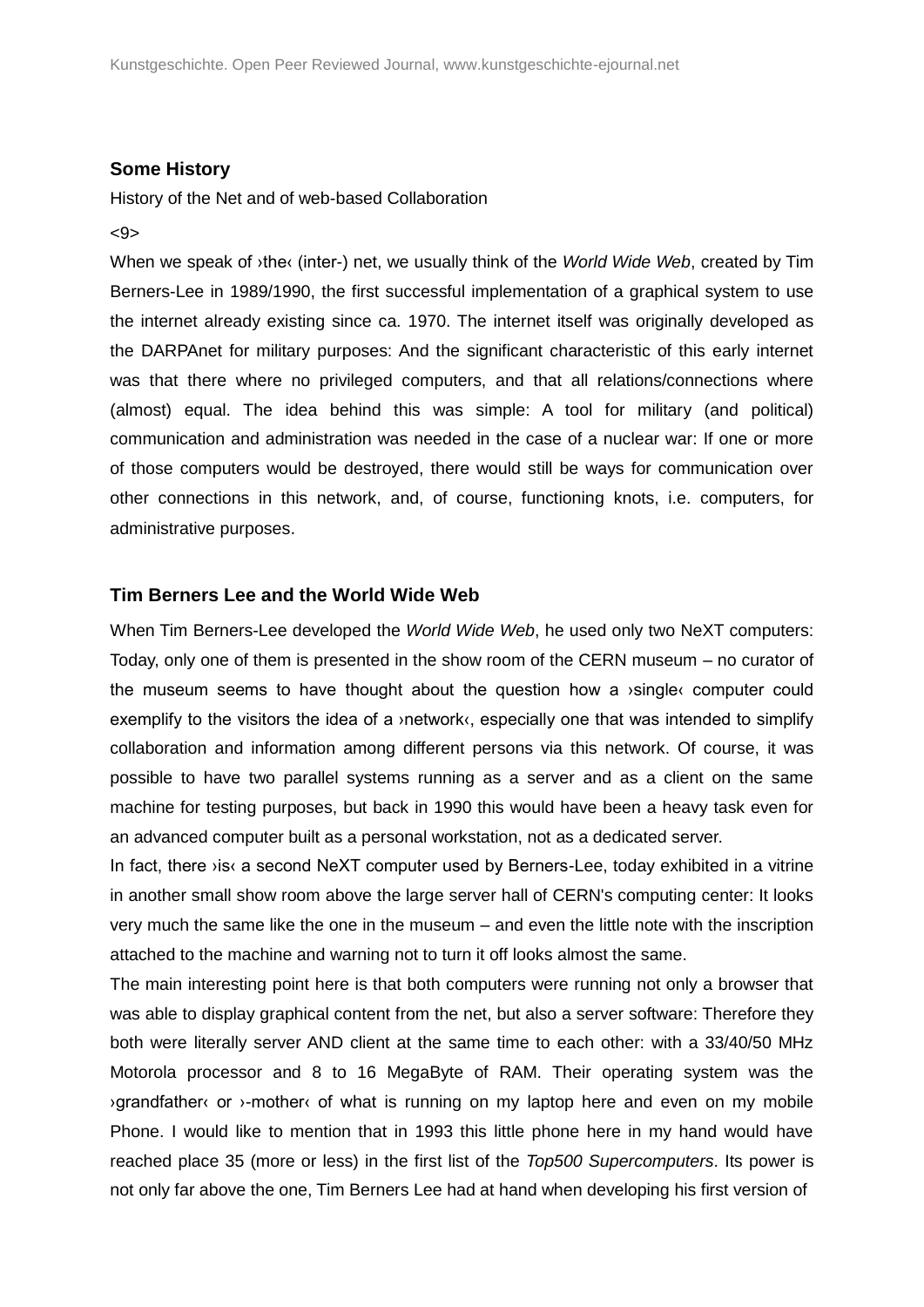the world wide web, but would have made it or its younger brother probably the leading supercomputer in 1990.

# **Doug Engelbart**

## $<10>$

Anyway, this was not the first example of a network of (at least) two almost identical machines, working as server and client for editing and displaying content: The most famous example is even two decades older than the World Wide Web: It is the demonstration of a communicating system with a graphical user interface by Doug Engelbart, inventor of the computer mouse, in 1969, later even called: *The Mother of All Demonstrations*. If you don't know it yet, you should definitely watch in on the web!<sup>3</sup>

What Engelbart is showing here is the result of his work trying to realize the ideas of Vannevar Bush from the early 1940s: A concept, Bush called *MemEx*, i.e. *Memory Extension*, and consisting of a large set of paper cards. Bush was working to find a technical solution for this – with textual or image content, interrelated by each other via some sort of footnote referencing system that had to be updated by hand.<sup>4</sup>

In the movie from Engelbarts demonstration you will even see some interesting things working on a large desktop computer in his small network of two connected machines that even today, our daily machines are not able to do  $-$  or have not been able until recently  $$ like:

- video conferencing

- text written immediately on the screen.

Think – or look – twice: There is no window around the text, so there is no special application running to display it. In fact,

- Engelbart could point with the mouse anywhere on the screen and start to type or draw.

- Then, he could mark the area with the text/drawings and save it.

- That's it …

- The text would also be visible to his collaborator on the other machine in this little network. One could see this as an example for a simple form of direct publishing inside a scientific community. That means: Engelbart did not have anything that would resemble our way of scientific communication and publication today:

1. open a special editing program and type some text or draw lines

2. save it as valid HTML

3. copy it to a server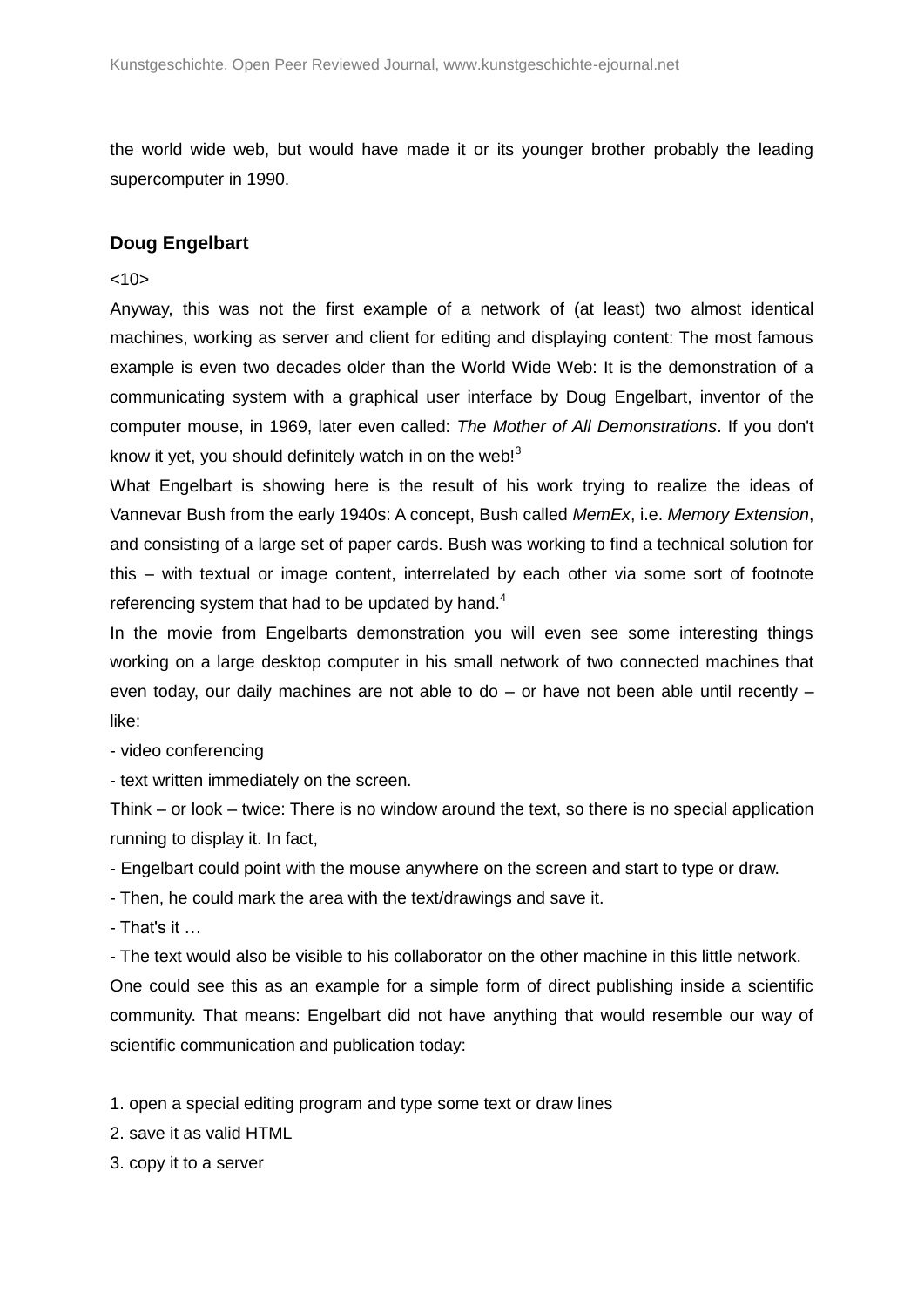4. make the server software recognize the new content, until recently usually by restarting the server program

5. send his colleague a link pointing to the website where he could find the new information.

6. And, by the way: discussing the text via video chat or making annotations immediately was also possible for the two ›netizens‹.

## And that was in 1969!

I think you will have to admit, that this example from 1969 is still somewhere in the future.

# **Alan Kay: Smalltalk, Squeak and Croquet**

## $<11>$

A young colleague of Doug Engelbart was Alan Kay, who was involved in the development of *Smalltalk*, the first graphical user interface not only for programming but for almost any work on a computer. Based on *Smalltalk* he later created [Squeak,](http://www.squeak.org/) »a *Smalltalk* environment written in itself« that provides »children of all ages« with the ability to program easily – and test their programs immediately. *Squeak* is an object-oriented programming and computing system running in a virtual machine on almost every hardware architecture long before anyone heard of Java being anything else than an island …

The work of Kay and his colleagues at the *XEROX PARC* (i.e. XEROX *Palo Alto Research Center*) inspired a young person named Steve Jobs to invent a personal computer with a graphical user interface … and, shortly thereafter, inspired another young man named Bill Gates to do the same. Unfortunately, XEROX was not interested in licensing their *Smalltalk* environment to these young ›amateurs‹, most of all, because these developments took place as experiments in the ›playing grounds‹ that XEROX maintained at the *PARC* to eventually get some better graphical interfaces for its copiers.

*Squeak* was for some years a leading base structure for Wikis, because the *Squeak Wiki*, or: *Swiki*, was running on almost all operating systems, easy to install and easy to use. When I first demonstrated *Swiki* to colleages in the year 2000 they could not believe that I was in real-time editing and changing the content of real websites hosted somewhere in the United States.

During the last years, Kay has led the development of a software derived from Squeak and called [OpenCroquet:](http://www.opencroquet.org/) It is a virtual 3D environment for collaboration and consists of a server architecture running on any computer connected with others over a network. It does not need a special, central server like other 3D collaborative environments do, for instance *Second Life* or many online games. *OpenCroquet* allows participants to not only create threedimensional spaces where each participant is represented by an avatar and which are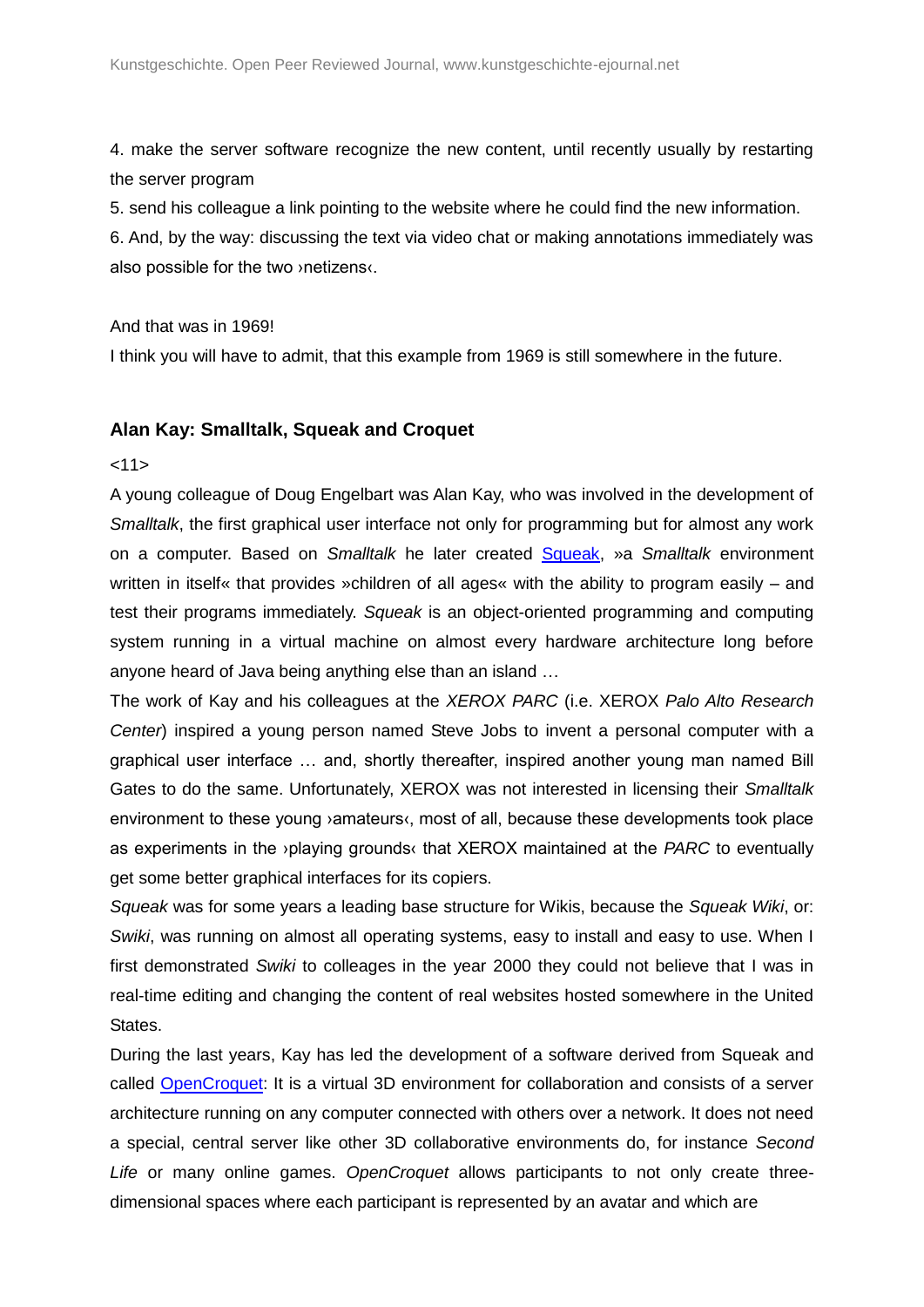connected with each other through windows. *Croquet* also allows to launch programs on one participant's computer to work together on a file, or to work directly with 3-D-modeling tools in that common space. Any kind of objects can exist as 3-D-models in that space, and then may be annotated by other users. And because everything is an object here, you can set links from any other object to that special space, the object in it or to any of the annotations. There should not be any problem to find these annotations with a text indexing search robot like *Google* or *Bing*. So, it seems to be an ideal tool or, at least: model for scientific collaboration because it does not require participants to own any special software or to maintain any central server – or delegate its maintainance to any higher authority!

## **Conclusions**

### <12>

Let me draw some consequences that  $-$  in my opinion  $-$  will follow sooner or later from the changes in the internet's infrastructure that I described above:

1. One is, that we will first publish and ›then‹ review. That means: Any person can publish anything from his/her own computer – and others, i.e.  $\lambda$ alle peers, thereby for the first time becoming real ›peers‹ by doing so, willl discuss this published information, contribute to it, extend it, re-use (i.e.: cite) it in their own contexts, link to it or … even ignore it.

2. Another consequence, following from this first: The published information will not merely consist of ›stable‹ articles or books anymore. And the role of published findings/sources, ideas (what we now call *miscellaneae*) will increase.

3. There may or will still be >privileged knots in the emerging network(s). But their importance will result rather from agreement among the users then from privileged access to server machines, something we might call >power‹.

4. This will also lead to more ›flexible‹ or rather developing publications: That means, there will not be one, never-changing publication to be cited, but rather a version history: *Wikipedia* and other systems like it are, in fact, already documenting the development of articles. One may think, this would be the end of scientific publications – but the opposite is true. In fact, there is even today nothing like a  $\lambda$  stable publication. because – as we all know – the ›interpretation‹ of the same words and letters printed on paper or even engraved in stone changes with time. And this is not only true for poetry, old philosophical or holy scriptures, but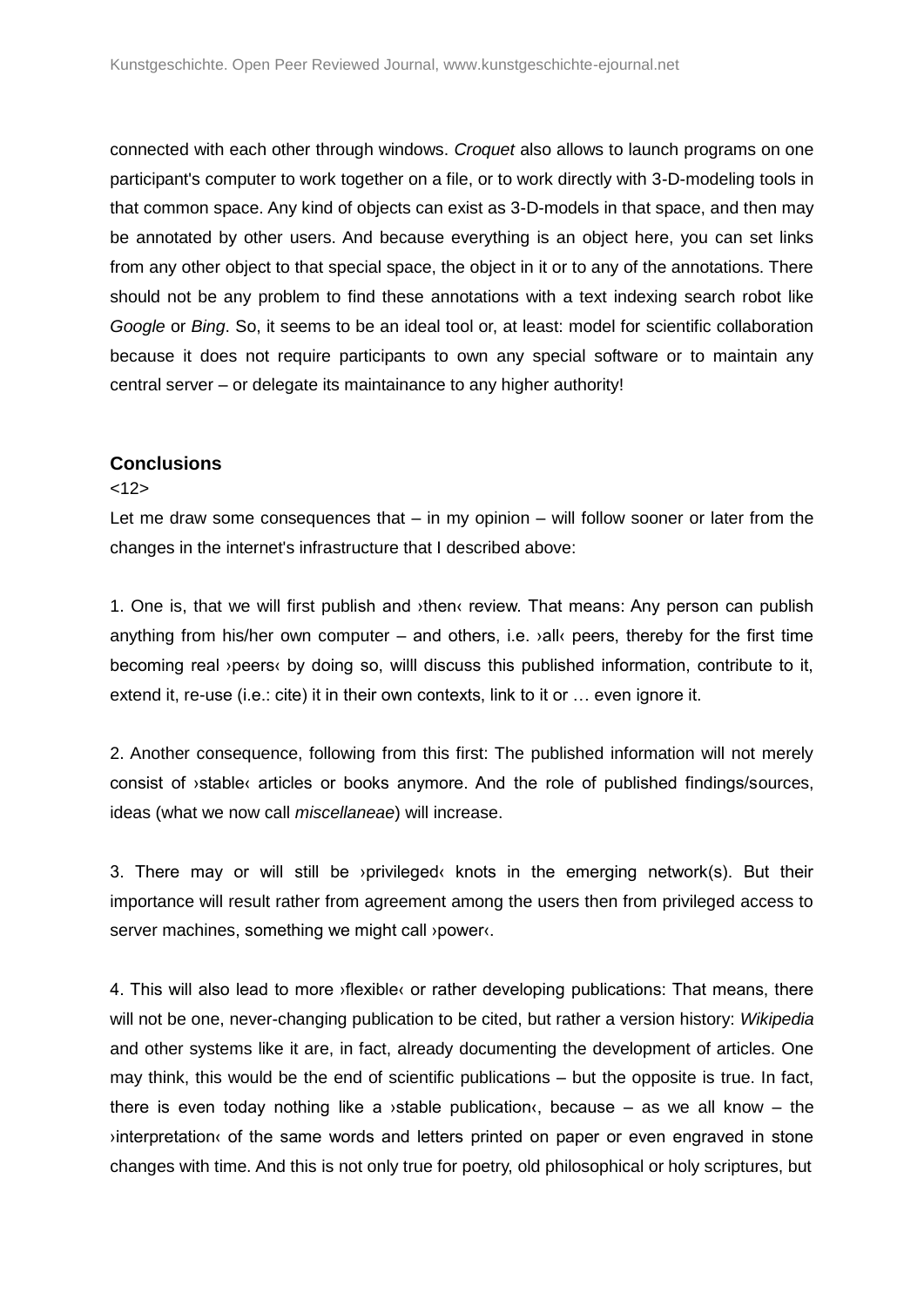one may encounter this fact in the form of difficulties to understand even classical texts of one's own discipline. – In the (near) future, it will be possible for the author to specify what was meant in the article by adding more information, not only by re-publishing it in a second edition with some new annotations reflecting others' additions, for instance, from a discussion board attached to the original article. This is an opportunity we should welcome, and not bemoan!

5. We will – hopefully – publish more sources in a much faster way than we did before. One might say: For this, we need database servers and their infrastructure. But I don't think so: If you put your transcription of a source or your pre-print article in the ›open‹ folder of your computer, that can be searched and indexed by a text-search engine: Then the provided information could be enough to let others find your contribution over the network. Of course, it might be easier to collect them  $\alpha$  centrally on a big server or so – but in fact this is not necessary: The servers only need to contain the searchable information, the search engine indices and the links to the content. No ›central committee‹ or authority would be needed anymore …

6. If the sentence is true that »Knowledge does not consist of information itself, but of the linking of information« (in the German version: »Wissen besteht nicht in Information, sondern in der Verknüpfung von Information« where the word >Verknüpfung‹ – i.e., >knot-tying‹ – points to the essential network-like character of all knowledge within itself!) – so, if this opinion is true, then we will experience a far more intense creation of knowledge.

## $< 13>$

And: To connect the information does not mean to create one-way-streets which soon would become dead-end-streets. And it also does not mean to ›channel‹ information, to filter it based on (old-fashioned) scientific models or the latest concepts: It means that  $\lambda$ anyo information at  $\alpha$  any time should and will be available to  $\alpha$  any interested person – and that this person should also be allowed to connect this information with other information.

For instance: I always made the experience, that one comes to new ideas rather in discussions than by sitting in front of a book or empty sheet of paper – sometimes even in the case that others seemingly did not contribute something new to this discussion. But during the discussion we may have realised that all the significant points were already there. Therefore, the extension of ›networks‹ in the structure of the internet as well as in the internal structural process of scientific work and publication will help to increase the efficiency of our work. One way to achieve this could consist in the publication of all relevant information